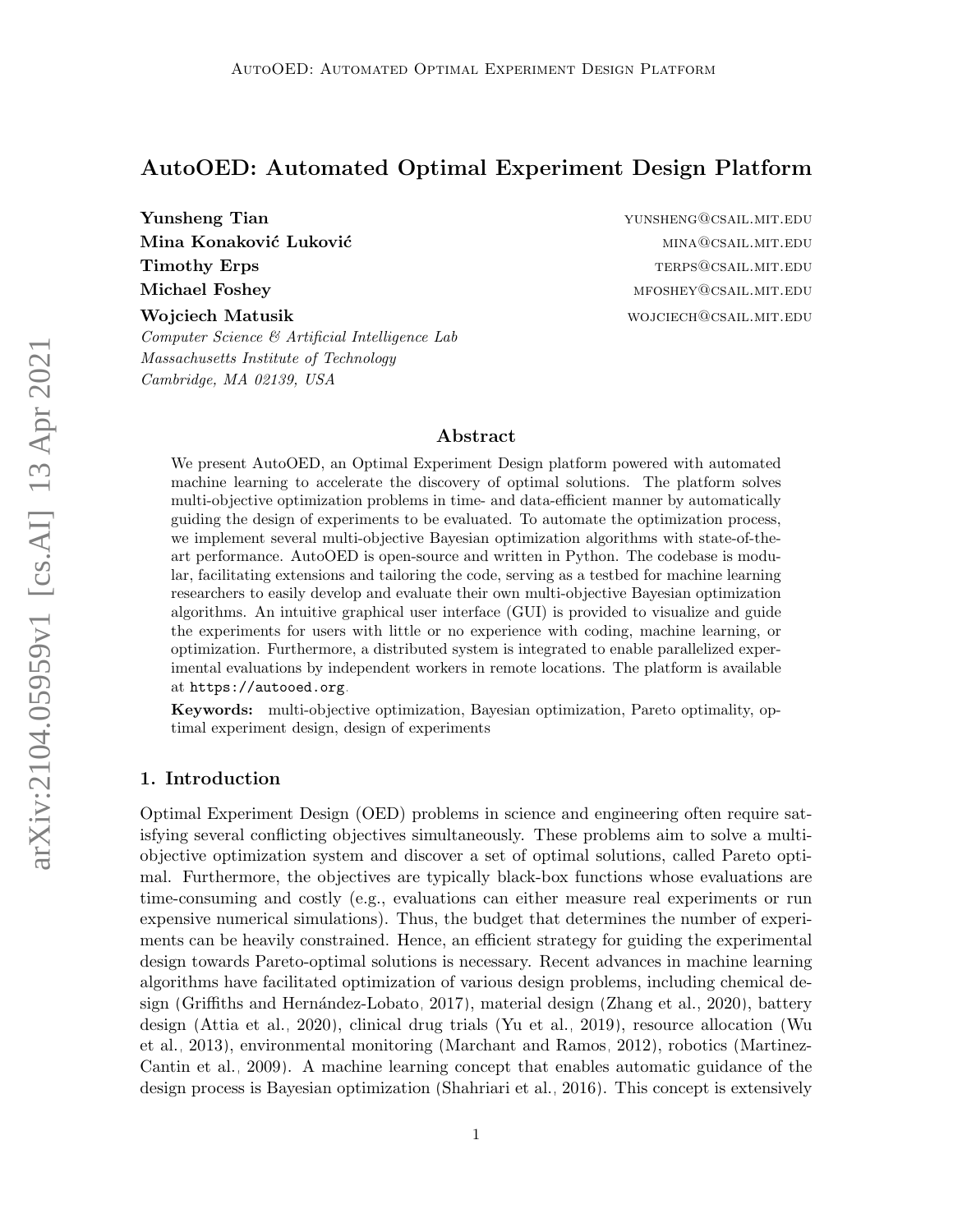studied in the machine learning and optimization community from a theoretical aspect and in the single-objective case. However, its potential applications in other fields with multiobjective problems are still not widely explored due to the lack of intuitive, easy to use, and open-source software. BoTorch [\(Balandat et al., 2020\)](#page-4-4) is a recent library for Bayesian optimization, nevertheless, it lacks a GUI, does not support distributed usage, and is targeted for experts in coding. Auto-QChem [\(Shields et al., 2021\)](#page-5-4) is a recent open-source software for experiment design in chemistry, but it does not optimize for multiple objectives and does not apply to fields other than chemistry.

AutoOED is an open-source platform for multi-objective optimization problems with a restricted budget of test samples. The platform automatically guides the design of experiments to be evaluated and quickly leads to the best performing designs. AutoOED is based on the concept of multi-objective Bayesian optimization (MOBO) and is entirely implemented in Python. The key features of this platform include:

- Intuitive GUI: An easy-to-use graphical user interface (GUI) is provided to directly visualize and guide the optimization progress and facilitate the operation for users with little or no experience with coding, optimization, or machine learning. The GUI is built using the Tkinter package with a model-view-controller (MVC) architecture.
- **Modular structure**: A highly modularized codebase and built-in visualization enable easy extensions and replacements of MOBO algorithm components. The platform can serve as a testbed for machine learning researchers to easily develop and evaluate their own MOBO algorithms.
- **Data-efficient experimentation**: As the platform aims to solve problems with expensive to evaluate or black-box objective functions, the number of experiments is limited to an order of several dozens. The platform employs an optimization strategy that rapidly advances the Pareto front with a small set of evaluated experiments.
- Sequential and batch evaluations: A standard feature supports evaluating a single experiment in each optimization iteration. To further reduce the optimization time, the platform parallelizes the evaluation process by enabling synchronous and asynchronous batch evaluations. Asynchronous batch evaluations are instrumental when multiple workers are running experiments, but their evaluations drastically vary in time.
- **Automation of experiment design:** The platform is designed for straightforward integration into an automatic experiment design optimization pipeline. The pipeline may include both physical experiments (see example at <https://tinyurl.com/autooed-phys>) and an expensive simulation setup (see example at <https://tinyurl.com/autooed-sim>).
- Distributed usage: Besides the standard single-user version, to facilitate the platform's use for a single design process by several users, we provide a distributed team version based on a centralized database. The database shares the optimization status to different roles in the experiment team (managers, scientists, technicians) and provides them with different tools for controlling and contributing to the experimental design process.

# 2. Platform Overview

To automate the optimization process and guide the experiments, AutoOED is based on the principles and algorithms of multi-objective Bayesian optimization (MOBO). MOBO is a data-driven approach that attempts to learn the black-box objective functions from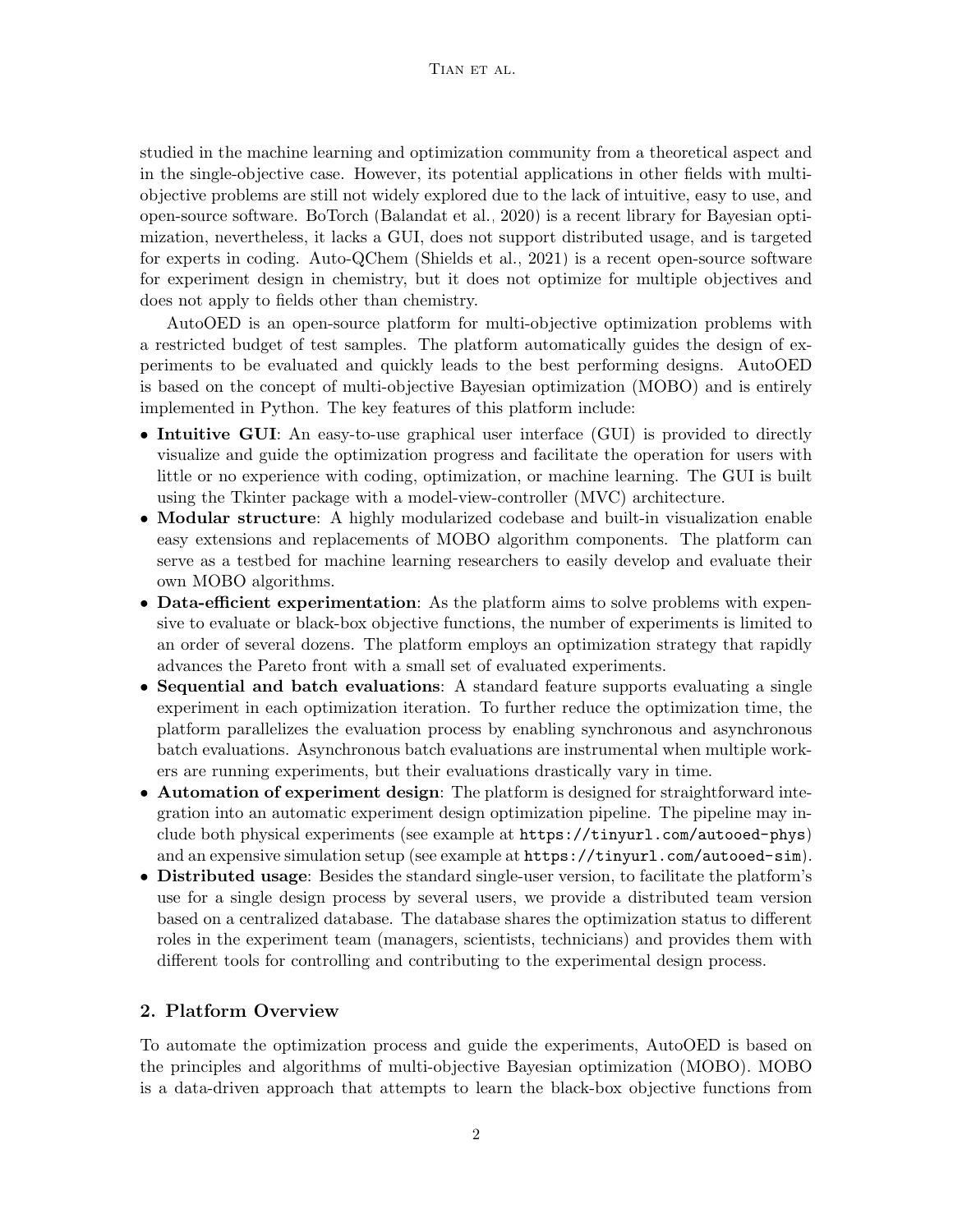available data and find Pareto-optimal solutions in a data-efficient manner. AutoOED outputs the whole palette of designs on the Pareto front, enabling the user to choose the trade-off most suited for their application. In addition to the set of optimal solutions, our platform's final product is the learned prediction models of the unknown objectives. The prediction provides the users with more insights into the potential outcomes of experiments. It helps them better understand the optimization problem to make informed decisions and guide the optimization process towards their preference.

As a full-stack software, the overall workflow of AutoOED from the front-end to the backend is presented in Figure [1.](#page-2-0) Given an optimization problem, if the evaluation program is available, AutoOED can automatically guide the experimentation by alternating between optimization and evaluation. In this case, an optimization process starts first. The scheduler then orders evaluations in an asynchronous way, and the optimization restarts once the evaluations from the currently requested batch are all done. This process repeats until some stopping criterion is met and the evaluated results are automatically recorded in the database. Otherwise, if the evaluation program does not exist, users can still manually do the evaluations and enter results into the database.



<span id="page-2-0"></span>Figure 1: The overall workflow of the platform design.

#### 2.1 Modular Code Structure

Multi-objective Bayesian optimization typically consists of four core components:  $(i)$  and inexpensive surrogate model for the black-box objective functions;  $(ii)$  an acquisition function that defines sampling from the surrogate model and trade-off between exploration and exploitation of the design space;  $(iii)$  a multi-objective optimization solver to approximate the Pareto set and front; (iv) a selection strategy that proposes a single or a batch of experiments to evaluate next. These four components (see Figure [2\)](#page-2-1) are implemented as core and independent building blocks of the AutoOEDs, making it highly modularized and easy to develop new algorithms and modules. A list of supported surrogate models, acquisition functions, solvers, and selection strategies can be found at the API reference section of our documentation.



<span id="page-2-1"></span>Figure 2: Algorithmic pipeline and core modules. The platform follows the multi-objective Bayesian optimization pipeline. A user can choose an approach for each module.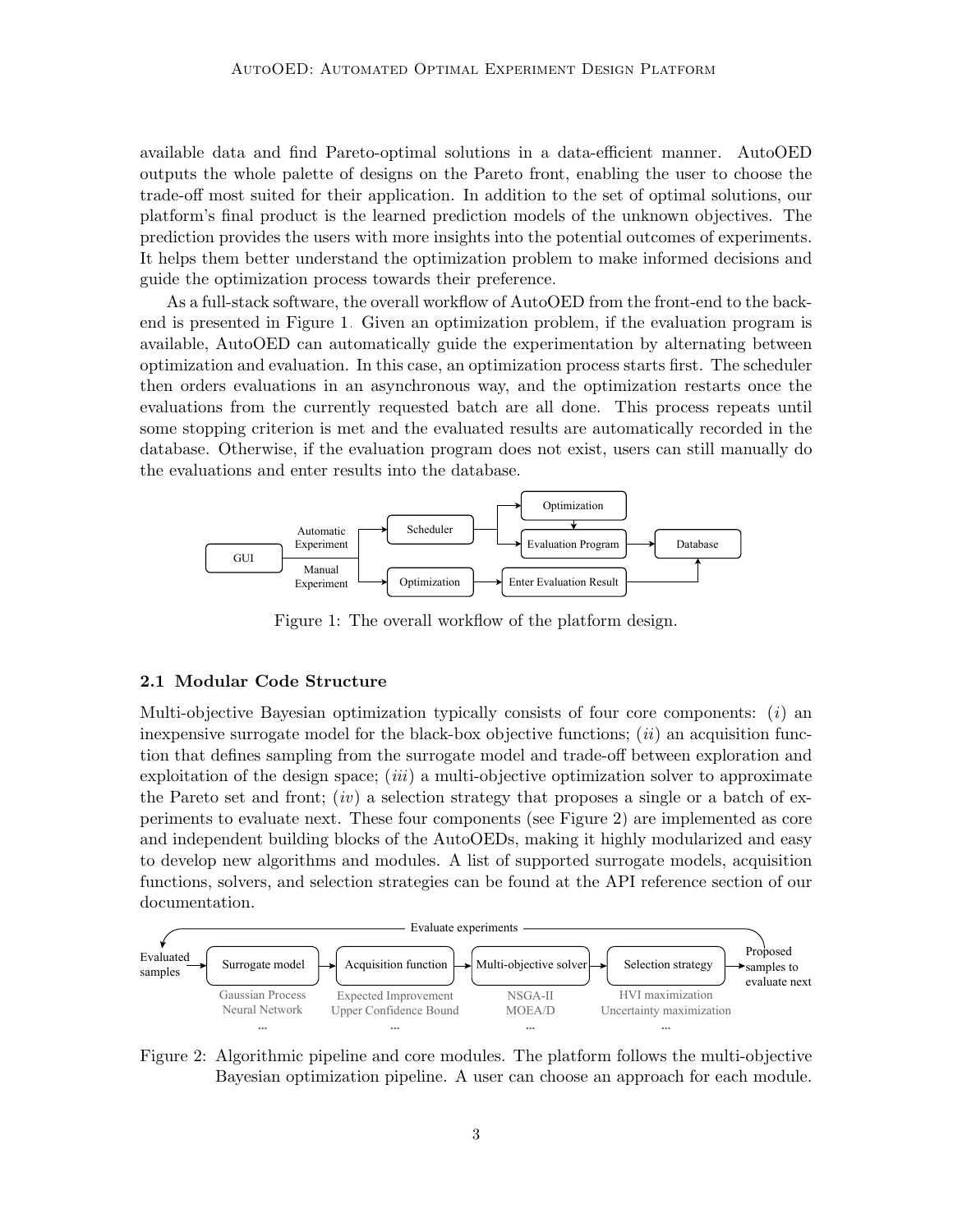### 2.2 Supported Algorithms and Features

We provide several popular and state-of-the-art multi-objective Bayesian optimization meth-ods, including DGEMO (Luković et al., 2020), TSEMO [\(Bradford et al., 2018\)](#page-4-6), USeMO [\(Be](#page-4-7)[lakaria and Deshwal, 2020\)](#page-4-7), ParEGO [\(Knowles, 2006\)](#page-4-8). To the best of our knowledge, DGEMO exhibits state-of-the-art performance for data-efficient, multi-objective problems with batch evaluations. Implemented algorithms also include NSGA-II [\(Deb et al., 2002\)](#page-4-9) and MOEA/D [\(Zhang and Li, 2007\)](#page-5-5), as they are some of the most widely used multiobjective evolutionary algorithms. Users can select an algorithm from this library that best fits the characteristics of their physical system or the optimization goals.

Additional features of the platform support: continuous, discrete, binary, categorical, and mixed design variables; linear and non-linear constraints handling in the design space; sequential and batch evaluations; synchronous and asynchronous batch evaluations. In the synchronous case, the algorithm starts a new iteration when all the requested evaluations from one batch are completed. The asynchronous batch evaluations are instrumental when evaluations drastically vary in time. To be more time-efficient, the asynchronous approach updates a model and requests a new evaluation as soon as one batch sample is completed. Our platform is especially beneficial for applications in areas such as finance, organization optimization, materials science, life sciences, chemistry, robotics, and the pharmaceutical industry, where the experiments are long (e.g., days or weeks) but can easily be carried out in parallel.

#### 2.3 Graphical User Interface (GUI) and Distributed Usage

The GUI guides the user through a set of simple steps to configure the problem, such as the number of design and performance parameters, the parameter ranges and constraints, parallelization settings, and selection of the optimization algorithm. Other functional features include real-time display of design and performance space, exporting of the database and statistics, and support for linking custom evaluation scripts. We provide a manual GUI for entering the experiment data and example scripts that showcase how to interface the worker with simulation scripts (e.g., MATLAB structural analysis toolbox, see <https://tinyurl.com/autooed-sim>) or automated robotic platforms that perform experiments (see examples at <https://tinyurl.com/autooed-phys>).

For additional flexibility, a single experiment can be managed by several users from different computers. A distributed team version is based on a centralized database, providing secure data storage and retrieval. Users can be assigned different roles (scientist, technician, manager), and they will have different access and tools for controlling the experimental design process. This version helps the team collaborate more efficiently across the globe.

### 3. Concluding Remarks

AutoOED is released under the MIT license as a free and open-source platform that can be obtained at <https://github.com/yunshengtian/AutoOED>. This paper presents only a brief overview of the platform and its features. Comprehensive documentation and examples are available at <https://autooed.readthedocs.io>. The official webpage, as well as the past and ongoing projects using AutoOED, can be found at <https://autooed.org>.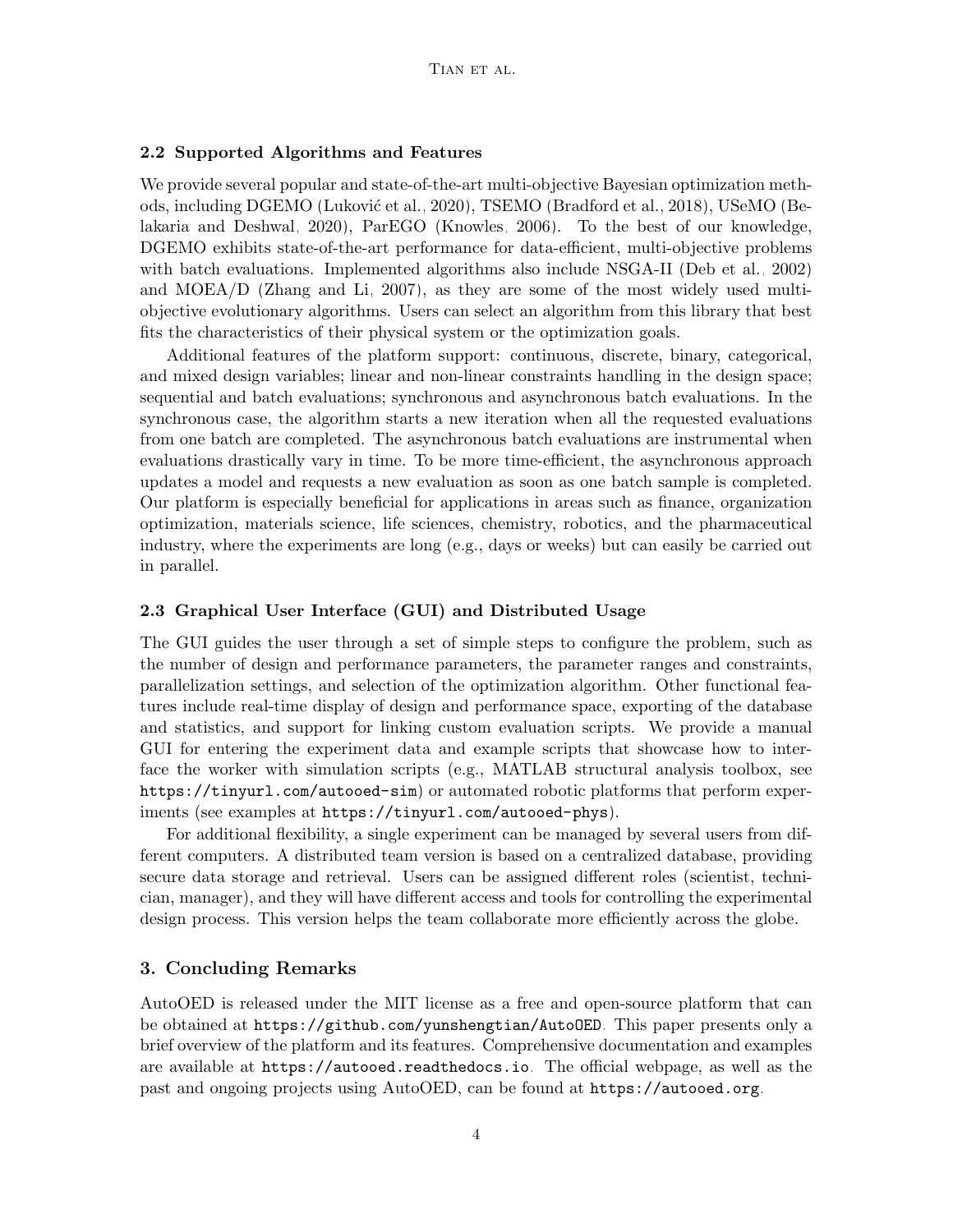# Acknowledgments

We would like to acknowledge support and feedback for this project from Konica Minolta. M. K. Luković would like to acknowledge support from the Schmidt Science Fellowship.

# References

- <span id="page-4-1"></span>Peter M Attia, Aditya Grover, Norman Jin, Kristen A Severson, Todor M Markov, Yang-Hung Liao, Michael H Chen, Bryan Cheong, Nicholas Perkins, Zi Yang, et al. Closed-loop optimization of fast-charging protocols for batteries with machine learning. Nature, 578 (7795):397–402, 2020.
- <span id="page-4-4"></span>Maximilian Balandat, Brian Karrer, Daniel R. Jiang, Samuel Daulton, Benjamin Letham, Andrew Gordon Wilson, and Eytan Bakshy. BoTorch: A Framework for Efficient Monte-Carlo Bayesian Optimization. In Advances in Neural Information Processing Systems 33, 2020. URL <http://arxiv.org/abs/1910.06403>.
- <span id="page-4-7"></span>Syrine Belakaria and Aryan Deshwal. Uncertainty-aware search framework for multiobjective bayesian optimization. In AAAI Conference on Artificial Intelligence (AAAI), 2020.
- <span id="page-4-6"></span>Eric Bradford, Artur M Schweidtmann, and Alexei Lapkin. Efficient multiobjective optimization employing gaussian processes, spectral sampling and a genetic algorithm. Journal of global optimization,  $71(2):407-438$ ,  $2018$ .
- <span id="page-4-9"></span>Kalyanmoy Deb, Amrit Pratap, Sameer Agarwal, and TAMT Meyarivan. A fast and elitist multiobjective genetic algorithm: Nsga-ii. IEEE transactions on evolutionary computation,  $6(2):182-197$ ,  $2002$ .
- <span id="page-4-0"></span>Ryan-Rhys Griffiths and José Miguel Hernández-Lobato. Constrained bayesian optimization for automatic chemical design. arXiv preprint arXiv:1709.05501, 2017.
- <span id="page-4-8"></span>Joshua Knowles. Parego: a hybrid algorithm with on-line landscape approximation for expensive multiobjective optimization problems. IEEE Transactions on Evolutionary Computation, 10(1):50–66, 2006.
- <span id="page-4-5"></span>Mina Konaković Luković, Yunsheng Tian, and Wojciech Matusik. Diversity-guided multiobjective bayesian optimization with batch evaluations. In Advances in Neural Information Processing Systems 33, NeurIPS 2020, December 6-12, 2020, virtual, 2020.
- <span id="page-4-2"></span>Roman Marchant and Fabio Ramos. Bayesian optimisation for intelligent environmental monitoring. pages 2242–2249, 10 2012. ISBN 978-1-4673-1737-5. doi: 10.1109/IROS. 2012.6385653.
- <span id="page-4-3"></span>Ruben Martinez-Cantin, Nando Freitas, Eric Brochu, Jose Castellanos, and Arnaud Doucet. A bayesian exploration-exploitation approach for optimal online sensing and planning with a visually guided mobile robot. Auton. Robots, 27:93-103, 08 2009. doi: 10.1007/ s10514-009-9130-2.